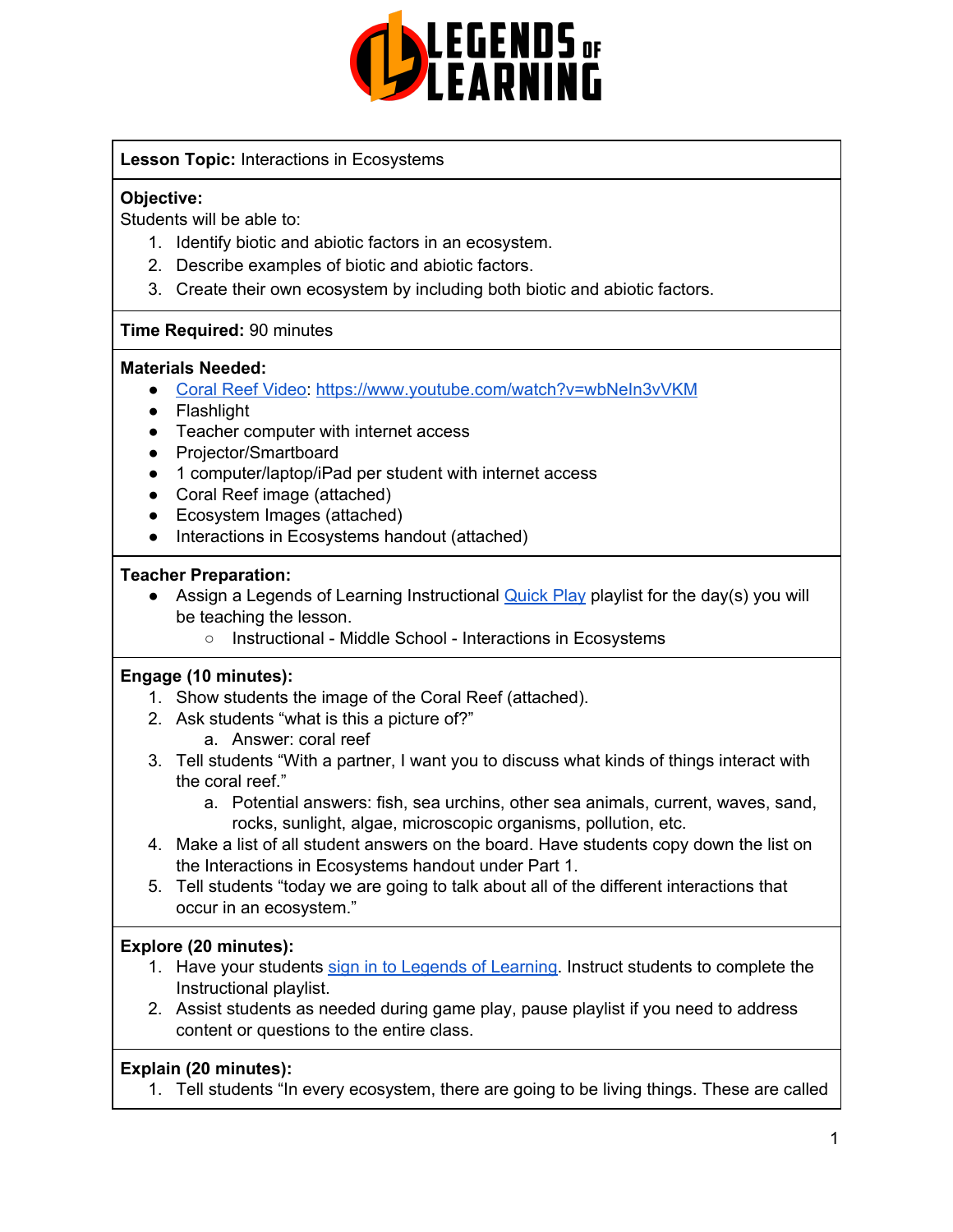

the biotic factors in an environment.

- a. Ask "What are the living things in an environment?"
	- i. Answers: plants, animals, fungi, microorganisms.
- 2. Tell students "There will also be non-living things that will be important to the ecosystem and how it functions. These are called abiotic factors."
	- a. Ask "Can you think of some other parts of an ecosystem that are not living, or abiotic factors?"
		- i. Answers: soil, temperature, sunlight, water, wind, rocks, sand, storms, etc.
- 3. Tell students "Thinking back to our image of the coral reef, I am going to show you a quick video clip to give us a better idea about the kind of interactions are going on with the coral reef. On your handout, make a list of any other factors or interactions that are taking place. We may need to add to our list on the board."
- 4. Play [video.](https://www.youtube.com/watch?v=wbNeIn3vVKM)
- 5. Tell students "On your Interactions in Ecosystem handout, I want you to look back to Part 1 and circle all the biotic factors that you saw. All other words on your paper should be abiotic factors."
- 6. Make a T chart on the board; one side that says biotic, the other side says abiotic.
	- a. Have students help you take the examples from the Part 1 list made and place those examples in the proper place on the T chart. Have students write these on the Interactions in Ecosystem handout at the bottom of the Part 1 section.
	- b. "Looking at our chart, are there any new examples we should add?"
- 7. Tell students "Remember, that even though biotic factors are the factors we think of most when thinking of an ecosystem (all the plants and animals) abiotic factors are just as important. The coral reef needs sunlight, water, and the proper temperature to survive as well as the living things that surround it."

### **Elaborate (15 minutes):**

- 1. Have students choose one image from the three images in the Part 2 section of the Interactions in Ecosystems handout (savannah, forest, or tundra).
- 2. Tell students to write down all the biotic and abiotic factors that they see in the image. a. Go through the answers to all the images (Key attached)

### **Evaluate (25 minutes):**

- 1. Using colored pencils, have students draw their own ecosystem in the Part 3 section of the Interactions in Ecosystems handout.
- 2. They must include at least 5 biotic factors and 5 abiotic factors.
	- a. Have them list the answers at the bottom in a T chart.
- 3. Walk around and monitor as they work. Collect the drawings for a grade if needed.

### **Additional Lesson Strategies:**

- To use Legends for additional instruction, create a [custom](https://intercom.help/legends-of-learning/en/articles/2154910-creating-a-playlist) playlist with an [instructional](https://intercom.help/legends-of-learning/en/articles/3505828-types-of-games) [game](https://intercom.help/legends-of-learning/en/articles/3505828-types-of-games) and pre and post [assessment](https://intercom.help/legends-of-learning/en/articles/2154913-adding-assessments-to-a-playlist).
- To use Legends for a quick formative [assessment](https://intercom.help/legends-of-learning/en/articles/2154913-adding-assessments-to-a-playlist), create a 5-question assessment in a [playlist](https://intercom.help/legends-of-learning/en/articles/2154910-creating-a-playlist).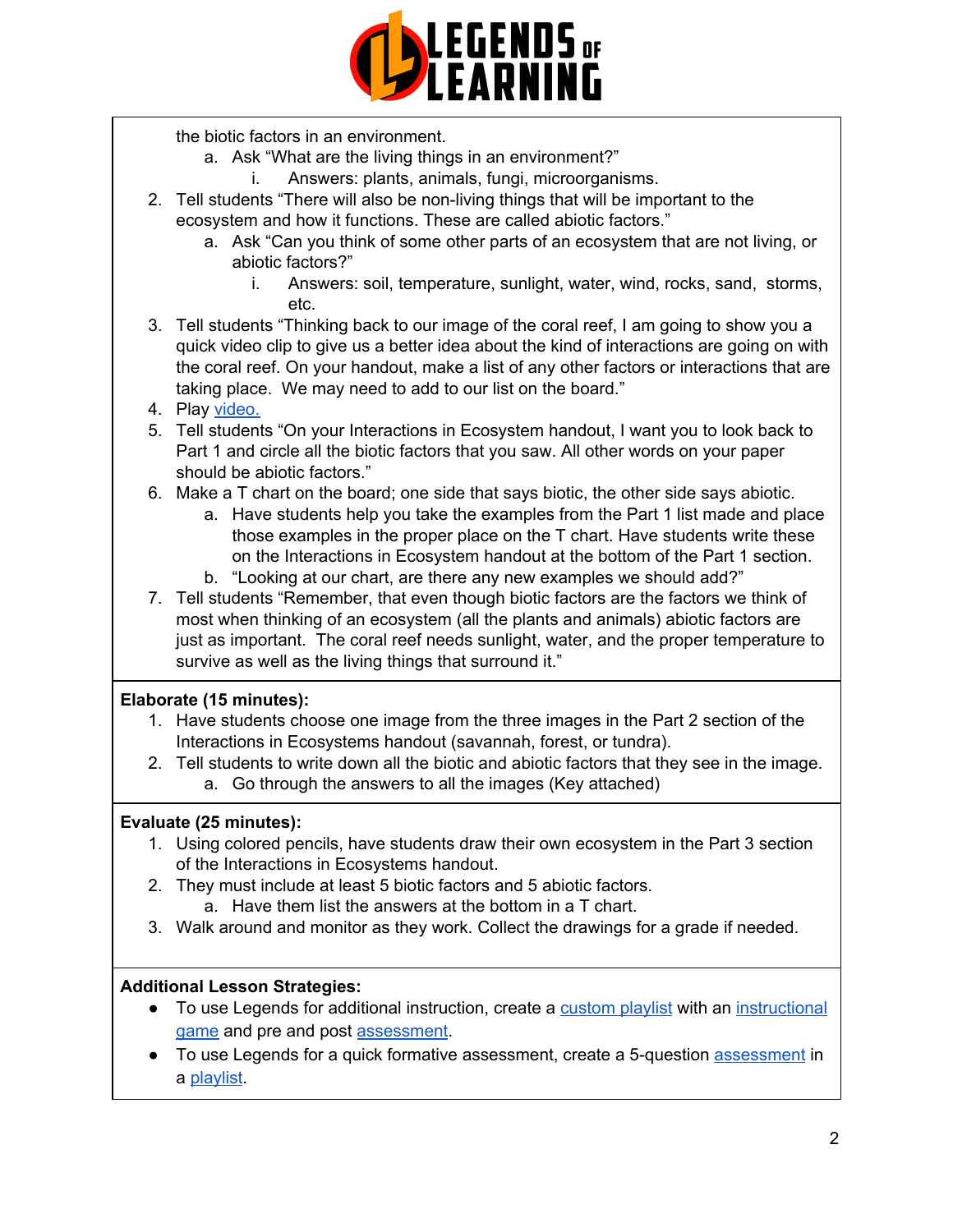

- To use Legends for a student-directed experience, create a [targeted](https://intercom.help/legends-of-learning/en/articles/3340814-targeted-freeplay) freeplay playlist.
- Encourage students to play on their own at home in Legends of Learning: [Awakening](https://intercom.help/legends-of-learning/en/articles/2425490-legends-of-learning-awakening) for a student-driven experience including avatars, battling, and quests all centered around topics they are covering in class.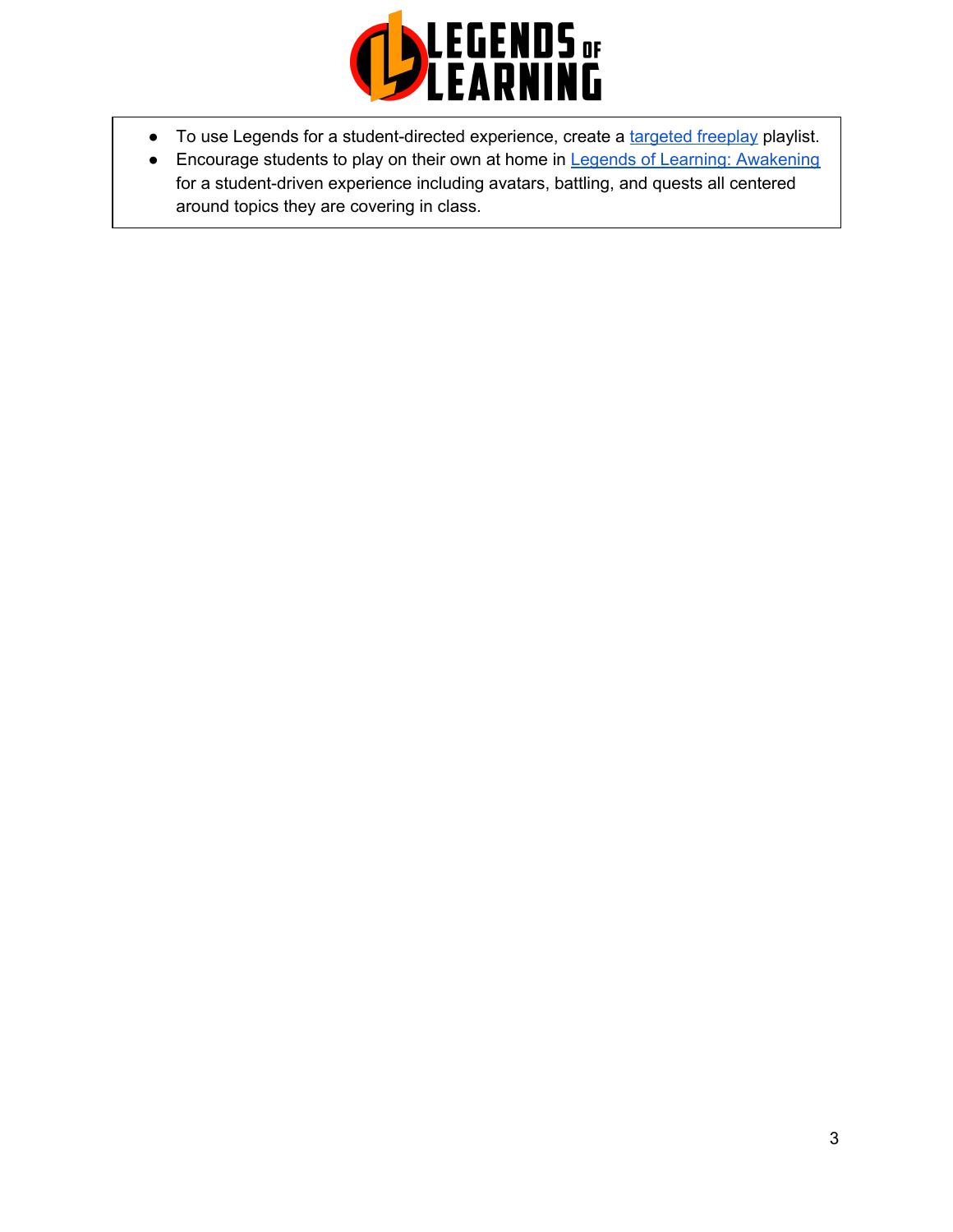

# **Coral Reef Image**



**[This Photo](http://travel.stackexchange.com/questions/73895/reefs-for-scuba-diving-or-snorkelling-where-there-is-sufficient-sunlight-stream/73924) by Unknown Author is licensed under [CC BY-SA](https://creativecommons.org/licenses/by-sa/3.0/)**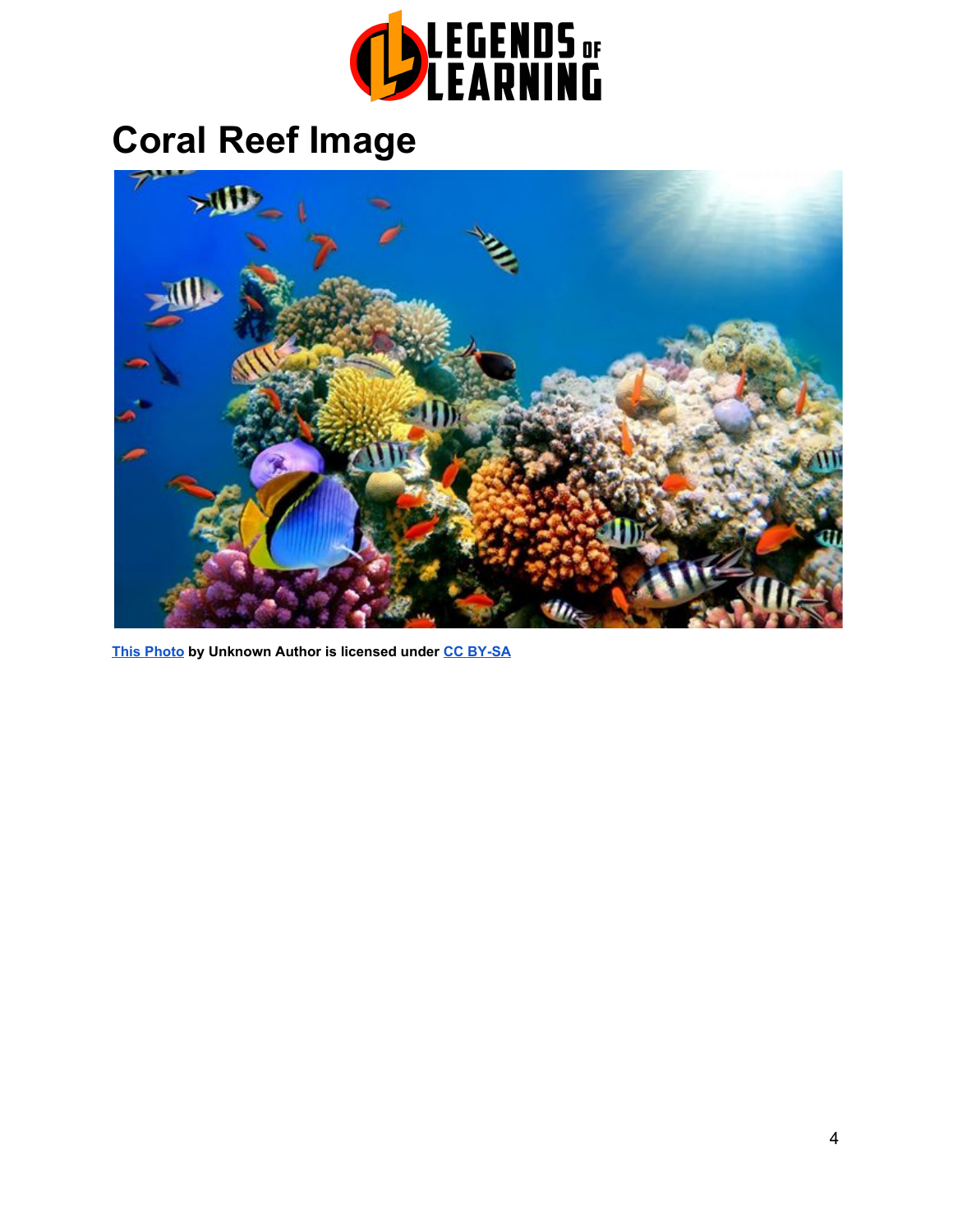

Name:

# **Interactions in Ecosystems**

# **Part 1:**

Make a list of all of the biotic and abiotic factors in the image.

Biotic Factors -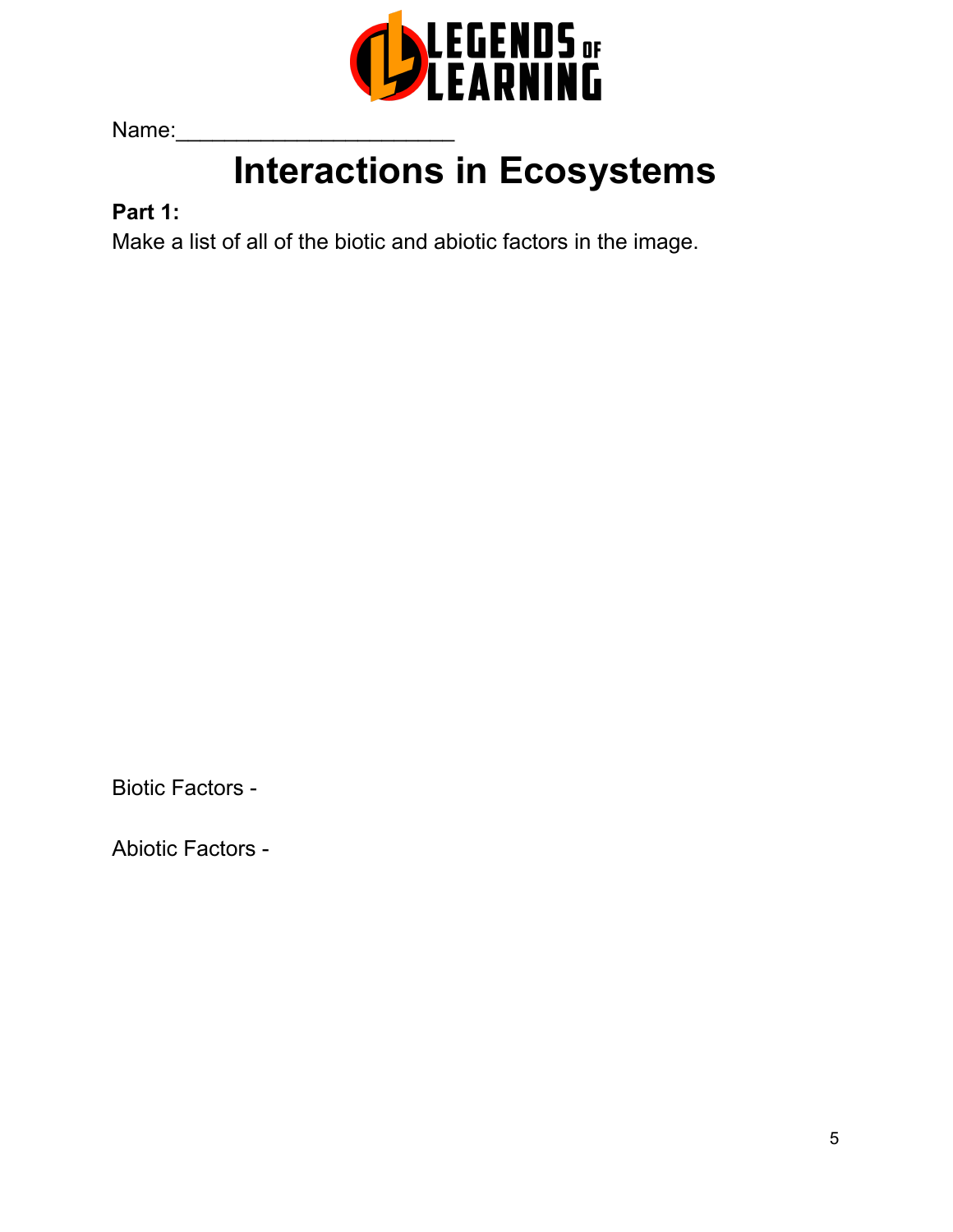

# **Part 2: Ecosystem Images**

### **A - Savannah**



[This Photo](https://commons.wikimedia.org/wiki/File:Zebras,_Serengeti_savana_plains,_Tanzania.jpg) by Unknown Autho[r](https://creativecommons.org/licenses/by-sa/3.0/) is licensed under [CC BY-SA](https://creativecommons.org/licenses/by-sa/3.0/)

**Biotic Factors -**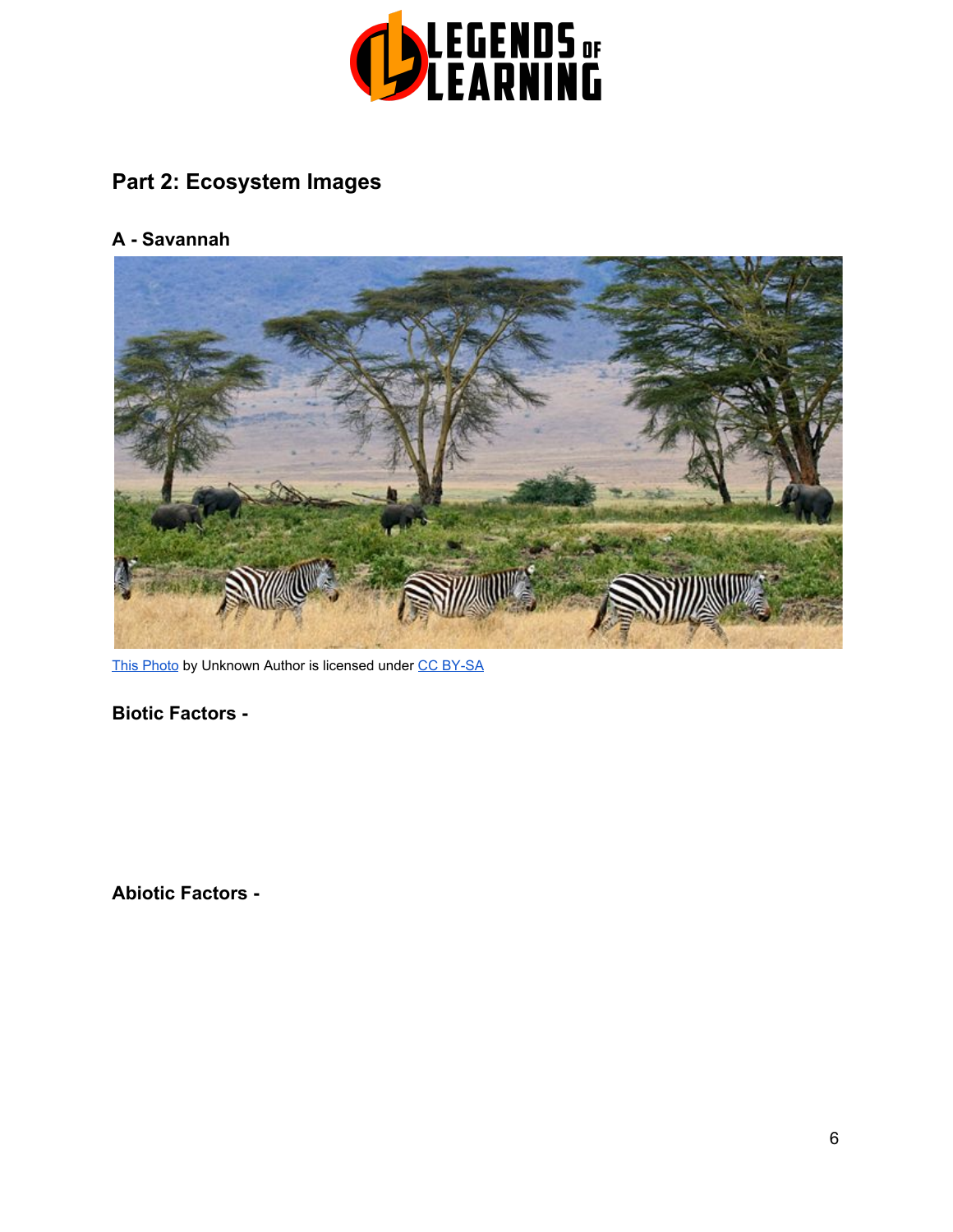

### **B - Forest**



Microsoft Creative Commons

**Biotic Factors -**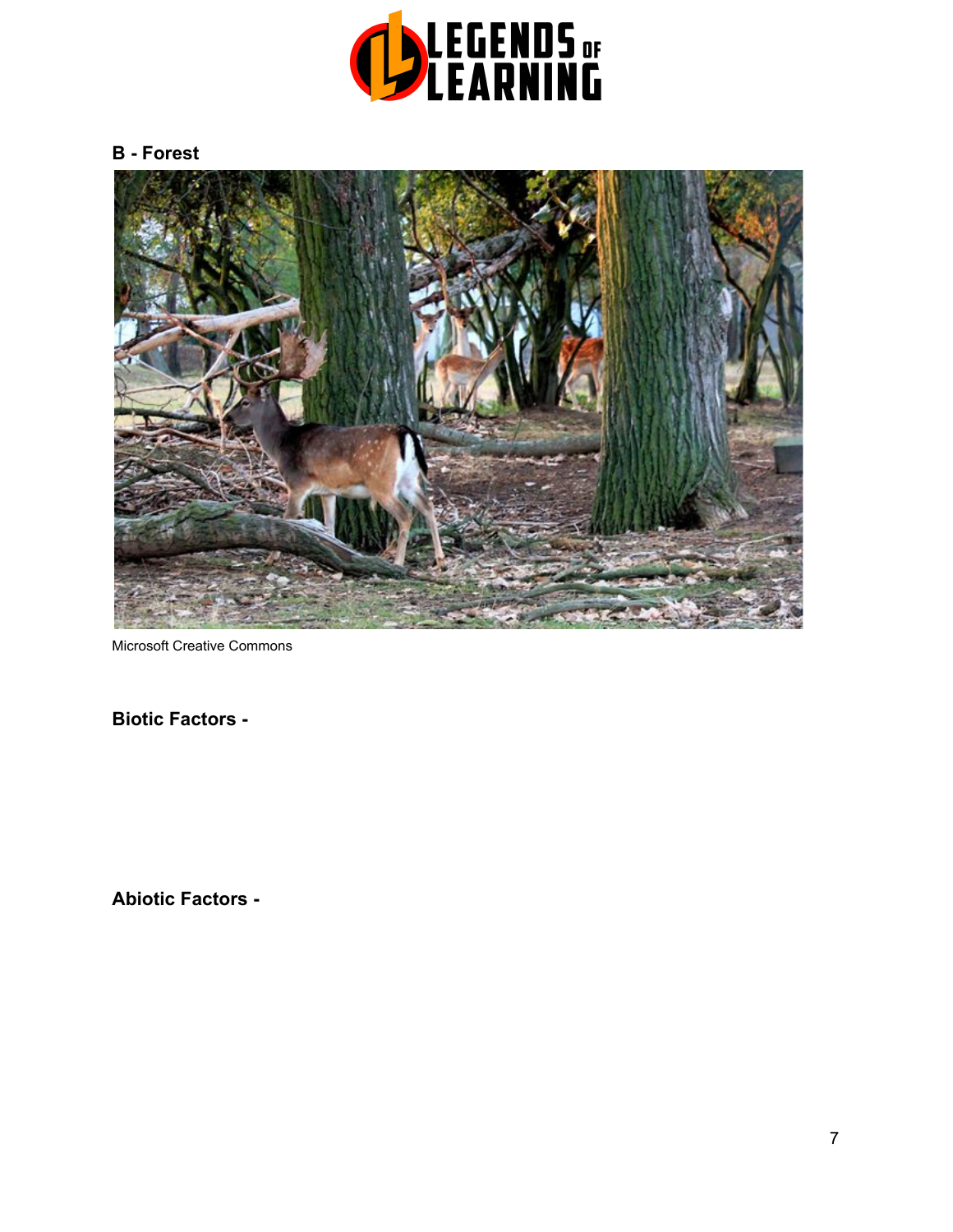

### **C - Tundra**



[This Photo](https://conservationbytes.com/2012/04/10/wounded-soldiers-of-biodiversity/) by Unknown Author is licensed unde[r](https://creativecommons.org/licenses/by-nc-nd/3.0/) [CC BY-NC-ND](https://creativecommons.org/licenses/by-nc-nd/3.0/)

**Biotic Factors -**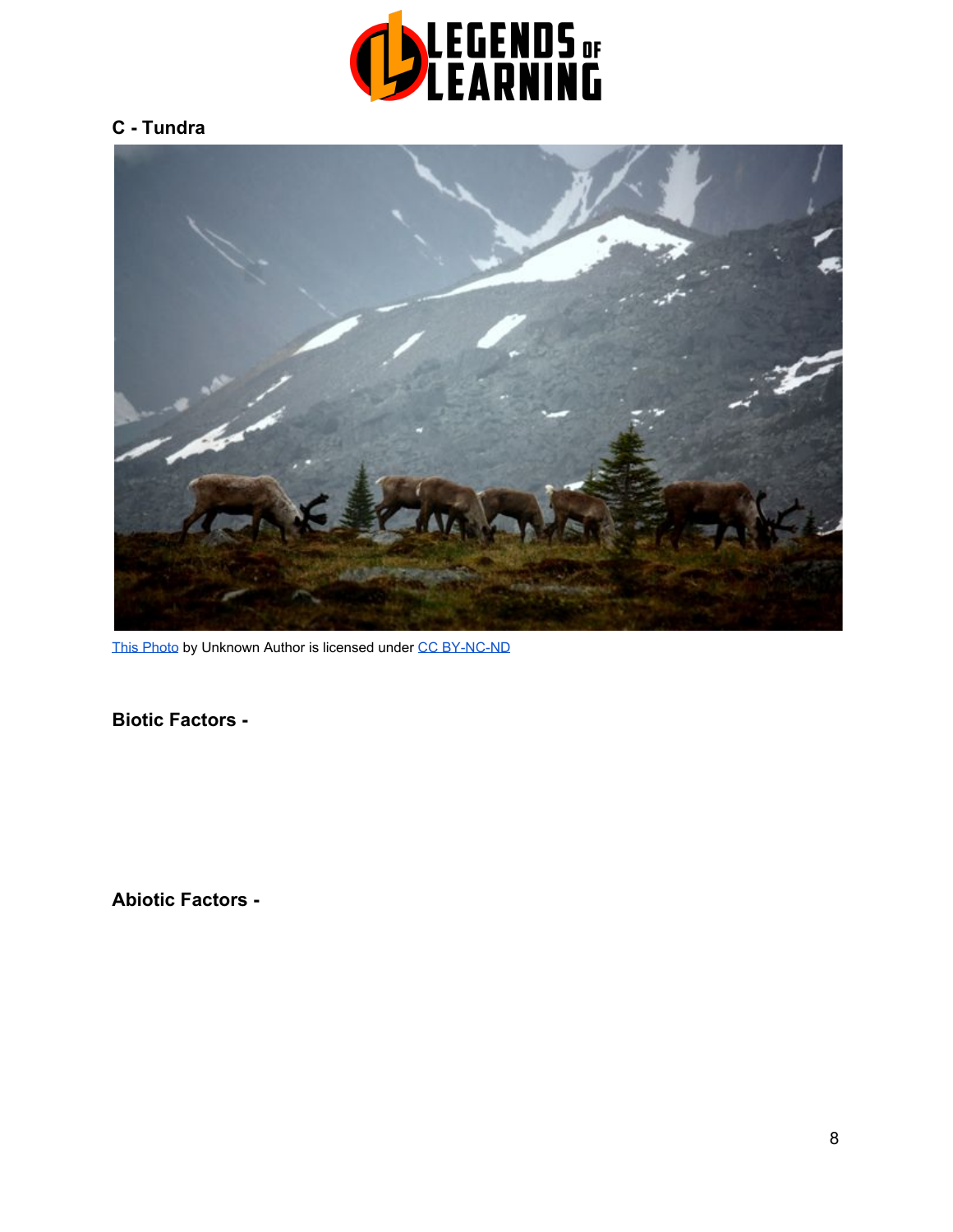

# **Part 3:**

In the space below, draw and color your own ecosystem. Be sure to include at least 5 biotic factors and 5 abiotic factors. List the answers in a T chart at the bottom of the page.